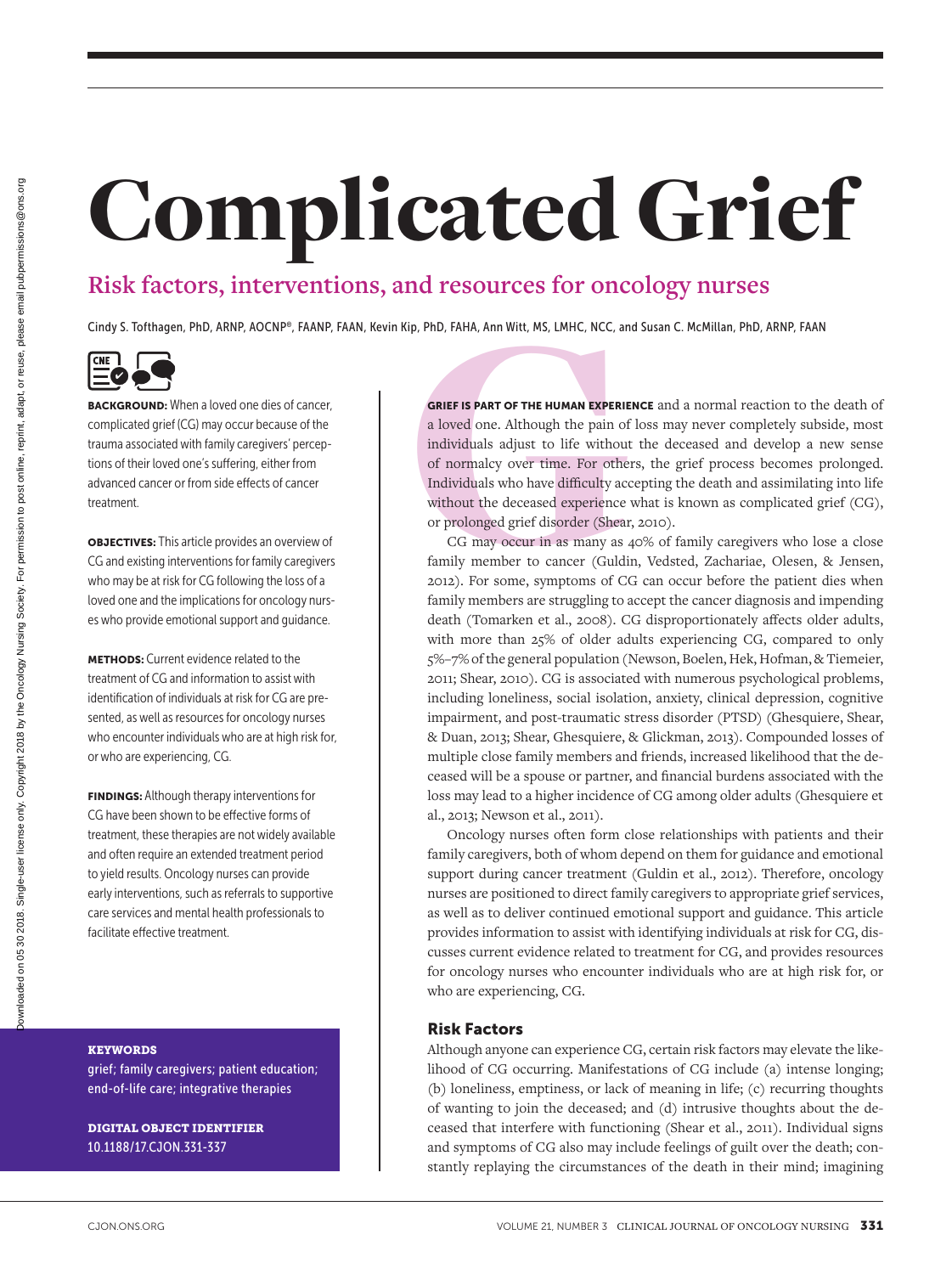that they could have somehow prevented the death if they had done something differently; and feeling numb, shocked, or in disbelief over the death. The nature of the relationship to the deceased, personality traits, coping style, psychiatric history and comorbidities, and socioeconomic factors all contribute to the risk of CG.

#### Relational Factors

The closer the relationship to the deceased, the more likely it is that the individual will experience CG. Spouses and parents are particularly vulnerable to symptoms of CG. Spouses may be highly inter-dependent on each other and share a close relationship and a lifetime commitment. Widowed parents with young children may face additional stressors that can lead to depression and increased psychological distress (Yopp, Park, Edwards, Deal, & Rosenstein, 2015). Because parents normally do not expect a child to precede them in death, feelings of guilt and existential suffering may ensue. Older adults may experience multiple losses in a short period of time that compound grief and delay recovery (Newson et al., 2011).

#### Personality Traits and Coping Style

Personality plays a key role in how an individual grieves, internalizes the grief, and integrates understanding and meaning about the loss of a loved one (Piper, Ogrodniczuk, Joyce, & Weideman, 2011). An individual's psychological adjustment process, combined with attachment style and coping capability, can help determine whether he or she is at a higher or lower risk of experiencing symptoms of CG (Piper et al., 2011). Although more well-adjusted individuals would be expected to cope better with grief and loss, the literature does not clearly support this relationship (Mancini, Sinan, & Bonanno, 2015; Piper et al., 2011). Personality traits identified as correlates for poorer coping strategies and prolonged emotional distress include anxiety, insecurity, lower levels of self-esteem, and higher levels of negative cognition (Boelen, van den Bout, & van den Hout, 2006; Piper et al., 2011).

Despite inconclusive research regarding a causal relationship between personality and severity of grief, personality does factor into the level of distress some individuals experience when dealing with grief and the length of time required for the grief symptoms to resolve (Piper et al., 2011). The literature presents a compelling argument that an individual's level of worry and anxiety, along with his or her attachment style, plays a role in the ability to effectively adapt after a loss (Schenck, Eberle, & Rings, 2015). For example, securely attached individuals tend to adapt and resolve their grief more effectively than those with a more anxious attachment style (Piper et al., 2011). Those with higher anxiety-related attachment styles may experience difficulty moving through the grief process, managing emotions, and adjusting after a loss (Piper et al., 2011). Individuals with anxious attach-

## "Grief is a culturebound experience that occurs within an individual's social-cultural environment."

ment styles are also prone to prolonged emotional distress and display maladaptive avoidant behavior, causing them to suppress emotions that could result in psychosomatic symptoms (Mancini et al., 2015).

The negative cognitions associated with the previously mentioned attachment styles create beliefs of not being able to live without the deceased individual, feeling worthless without the presence of the deceased person, and feeling like life no longer has meaning (Boelen et al., 2006). These negative cognitions cause bereaved individuals to dwell on their loss rather than to focus on problem- or emotion-specific solutions (Mancini et al., 2015). Negative cognitions play a significant role in prolonging emotional distress and serve as the target for therapeutic interventions to help bereaved individuals dispute and restructure their maladaptive thoughts and beliefs (Boelen et al., 2006; Piper et al., 2011). Behavioral interventions that support the lessening of negative cognitions and avoidant behaviors serve as protective factors in resolving grief and loss (Mancini et al., 2015).

Individuals who experience CG during their bereavement tend to exhibit greater dependency behaviors, focus primarily on negative cognitions about the deceased, are highly emotional, experience a greater degree of loneliness, and hold negative perceptions about the support they will receive if they reach out to others for help (Boelen et al., 2006; Mancini et al., 2015; Piper et al., 2011). Individuals who demonstrate greater levels of resilience during their bereavement hold a more favorable view of the support they can expect from others, rely more on their support systems, openly share their feelings, and worry less about available support when needed (Mancini et al., 2015).

Additional protective factors that lead to more adaptive bereavement include spiritual and religious practices or rituals, prior adaptive psychological well-being, personal and financial control, and no co-occurring losses (Mancini et al., 2015; Piper et al., 2011). These protective factors predict less negative cognition and higher rates of perceived wellness (Boelen et al., 2006).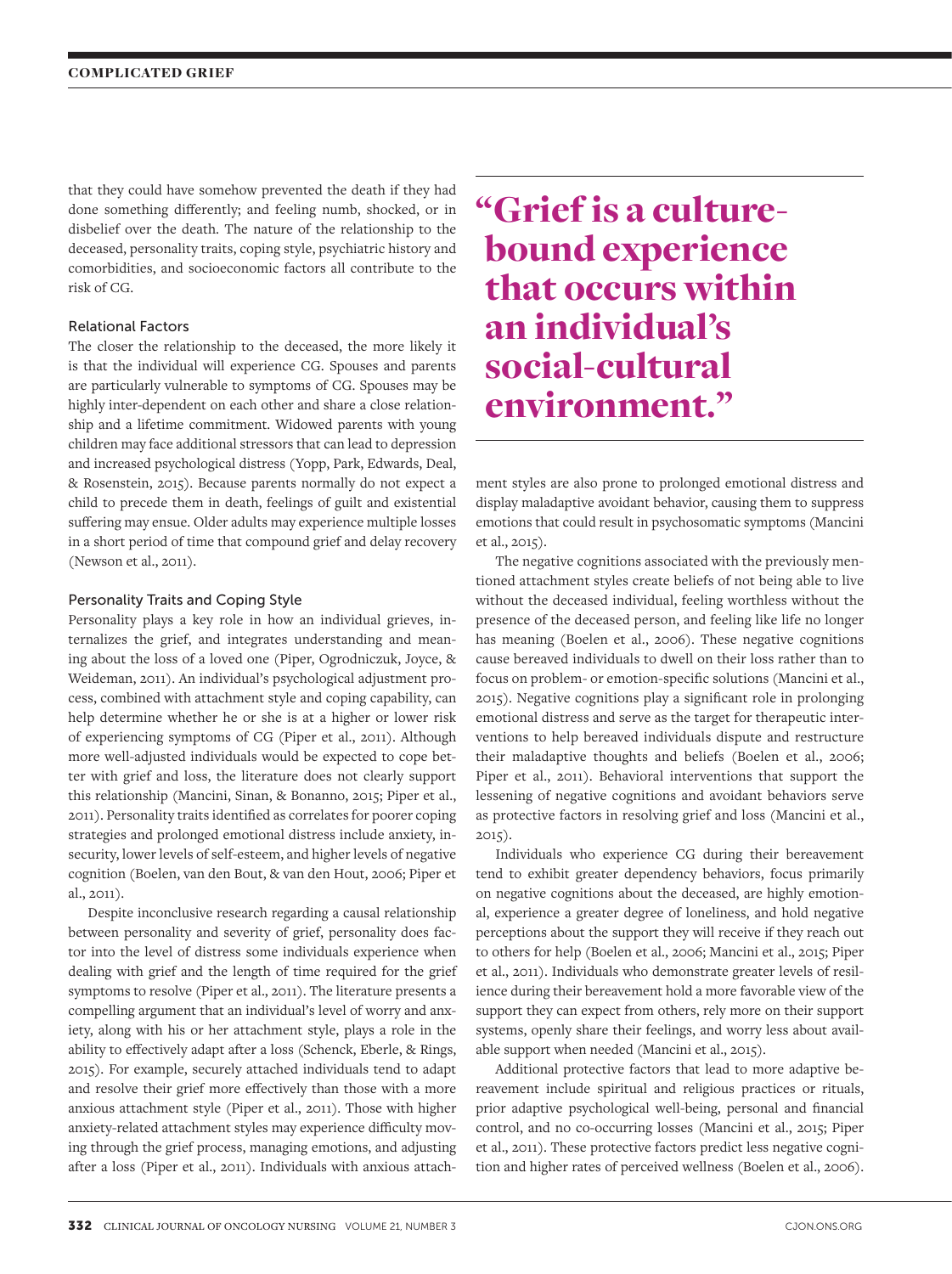However, bereaved individuals with insecure attachment styles may demonstrate unwillingness or inability to engage with community and social support networks (Piper et al., 2011).

Studies conducted by Mancini et al. (2015) and Schenck et al. (2015) concluded that individuals with insecure attachment styles remained more focused on negative cognitions about the deceased than those with secure attachment styles. Findings also revealed a higher level of CG symptoms among bereaved individuals with insecure attachment styles. Those bereaved individuals who displayed CG symptoms demonstrated greater levels of separation distress (Piper et al., 2011; Schenck et al., 2015). Grief integration is necessary to find meaning in the loss and to find ways of maintaining a sense of closeness with the deceased (Schenck et al., 2015), resulting in adaptive coping that strengthens resilience (Mancini et al., 2015).

#### Psychiatric Comorbidities and Differentiation

As with many primary mental health disorders, comorbidities are common among individuals suffering from CG. This includes when CG is considered the primary disorder, as well as when CG is secondary to mental health disorders that share symptom overlap. For example, individuals presenting for care with a primary diagnosis of CG exhibit elevated rates of comorbid anxiety disorders, especially PTSD (48% current, 52% lifetime) and panic disorder (14% current, 22% lifetime) (Simon, Shear, et al., 2007). In nontreatment settings, approximately 15% of bereaved individuals also meet the diagnostic criteria for PTSD (O'Connor, 2010). Similarly, individuals with CG present with psychological characteristics often found in individuals with anxiety disorders, such as experiential avoidance (Boelen, van den Bout, & van den Hout, 2010) and intolerance of uncertainty (Boelen, 2010). Considering reverse directionality, high rates of comorbid CG have been documented in individuals with a primary diagnosis of major depressive disorder (Kersting et al., 2009; Sung et al., 2011). Consistent with this temporal relationship, a history of prior trauma or loss and a history of mood and anxiety disorders also predict greater likelihood of developing CG (Lobb et al., 2010).

Although significant symptom overlap exists whether CG is primary or secondary to PTSD, each disorder has its own unique features (O'Connor, 2010; O'Connor, Lasgaard, Shevlin, & Guldin, 2010). Whereas PTSD is characterized typically by fear, horror, anger, guilt, or shame, combined with an anxious hyperarousal and exaggerated reactivity, the experience of CG is marked primarily by yearning, loss, or emptiness (Alexander & Litz, 2014). CG symptoms include an intense longing for the deceased and distress over the loss of the relationship, which is not a central component of PTSD (O'Connor et al., 2010). To further differentiate, when experiencing PTSD after a loss, intrusive thoughts fixate on the death event itself, leading individuals to avoid internal and external reminders of the death event specifically, rather than reminders of the deceased. On the other hand, in CG, individuals may experience intrusive and involuntary thoughts about diverse aspects of the relationship with the deceased, including positive content that the bereaved longs for, and avoidance is mostly limited to stimuli that serve as reminders of the reality or permanence of the loss (Alexander & Litz, 2014). However, the cardinal symptom of emotional numbness since the time of the loss is shared by both CG and PTSD (Alexander & Litz, 2014). Common comorbidities and similar symptom overlap between CG and other mental health disorders add to the challenge of identifying optimal treatments.

#### Psychotherapeutic Interventions

The normal grief process is a fluid process that most individuals can resolve without the intervention of healthcare professionals (Waller et al., 2016). Oncology nurses should consider referring individuals experiencing normal grief to support groups, grief counseling, and spiritual care services (Ghesquiere et al., 2013), which are offered through hospice and palliative care programs throughout the United States (Centers for Medicare and Medicaid Services, n.d.). When grief is prolonged, and the grief-stricken individual is unable to reconcile the grief and adjust to life without his or her deceased loved one, psychotherapeutic interventions are warranted (Wittouck, Van Autreve, De Jaegere, Portzky, & van Heeringen, 2011).

Support groups and bereavement counseling offer psychosocial support throughout the grief process and educate participants about normal grieving patterns; however, little evidence suggests

#### FIGURE 1.

#### PSYCHOTHERAPY MODALITIES

#### COGNITIVE BEHAVIORAL THERAPY

■ Form of psychotherapy that explores how thought patterns affect an individual's attitudes, feelings, and behaviors

#### COGNITIVE RESTRUCTURING

 $\blacksquare$  Form of cognitive behavioral therapy that focuses on identifying negative, ineffective, or disruptive thought patterns and replacing them with more positive ones to encourage behavioral change

#### EXPOSURE THERAPY

 $\blacksquare$  Form of cognitive behavioral therapy in which individuals confront a traumatic event through cognitive re-exposure and learn how to process emotions associated with the event

#### INDIVIDUAL INTERPERSONAL THERAPY

■ Form of psychotherapy that focuses on interpersonal issues that can contribute to emotional distress to reduce symptoms, improve functioning, and enhance social support

Note. Based on information from Foa et al., 2008; Interpersonal Therapy Institute, 2017; Mills et al., 2008; National Alliance on Mental Illness, 2017.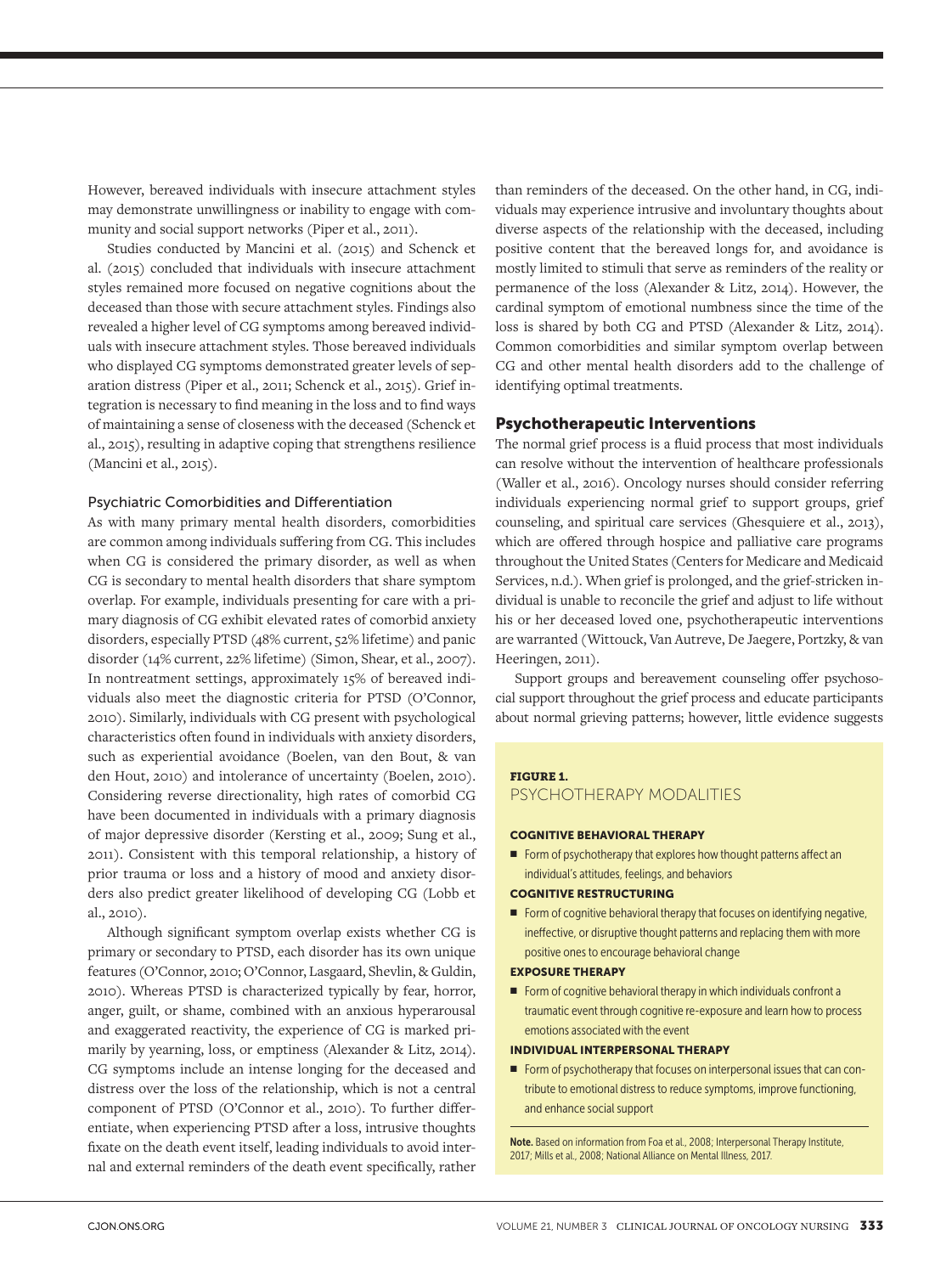that psychosocial support is effective in preventing or treating CG (Ghesquiere et al., 2015). Because bereavement programs are widely available and facilitated by mental health professionals, they may be helpful in identifying individuals who require treatment for CG.

Despite an abundance of hospice and palliative care programs offering support groups and counseling for grieving individuals, only a small percentage of people use these services (Steiner, 2006). Online groups offer similar benefits, increased access, and lower associated costs (Lubas & De Leo, 2014) which may encourage usage. However, healthcare providers have expressed concerns about the safety, oversight, and confidentiality of online programs (Lubas & De Leo, 2014; Wells, Mitchell, Finkelhor, & Becker-Blease, 2007).

Early palliative care interventions for family caregivers, delivered by advanced practice nurses via telephone while the patient is in advanced stages of malignancy, may reduce depression and CG, but require further study (Dionne-Odom et al., 2016). A writing intervention, called Finding Balance, allows bereaved caregivers of patients with cancer to reflect, process emotions, and find balance through specific writing activities (Holtslander et al., 2016). These promising new interventions, developed and evaluated by nurse scientists, aim to guide nursing practice in specific interventions to alleviate grief; however, more research is needed to evaluate their effectiveness in CG.

#### FIGURE 2. RESOURCES FOR GRIEF SUPPORT

#### ONLINE RESOURCES

PsychCentral® Grief Quiz: A brief self-assessment to determine if a bereaved individual is experiencing complicated grief symptoms

- $\blacksquare$  http://psychcentral.com/quizzes/grief-quiz.htm
- HelpGuide.org: Coping with grief and loss
- www.helpguide.org/articles/grief-loss/coping-with-grief-and-loss.htm GoodTherapy.org's top 10 websites for grief and loss
- www.goodtherapy.org/blog/best-resources-2012-top-10-grief-loss -0104137
- Mindfulness and Grief: Meditation and journaling for grief
- $\blacksquare$  http://mindfulnessandgrief.com
- The Grieving Heart: For hope and support after loss
- $\blacksquare$  http://thegrievingheart.info
- The Center for Complicated Grief
- $\blacksquare$  https://complicatedgrief.columbia.edu

#### BOOK RESOURCES

*Mindfulness and Grief: With Guided Meditations to Calm Your Mind and Restore Your Spirit* by Heather Stang

- $\blacksquare$  http://mindfulnessandgrief.com/mindfulness-and-grief-book Recommended grief-related books to provide support after loss
- $\blacksquare$  http://thegrievingheart.info/griefbooks.html

A 2011 meta-analysis of interventions for CG, which pooled data from 14 randomized, controlled trials testing interventions to prevent or treat CG, determined that treatment of CG significantly improved grief-related symptoms, whereas prevention interventions have not demonstrated consistent efficacy (Wittouck et al., 2011). The studies of CG interventions presented in the meta-analysis were published from 1990–2007 and included studies of cognitive behavioral therapy, individual interpersonal therapy, and a combination of the two (see Figure 1). The interventions ranged in length from 12–20 weeks and were conducted by trained mental health counselors and therapists.

Katherine Shear, MD, a faculty physician in the School of Social Work at Columbia University, has been instrumental in moving the science of grief therapy forward. Shear and her research team developed a 16-session psychotherapeutic intervention for individuals with CG that has demonstrated efficacy in three large randomized, controlled trials involving more than 600 participants (Shear et al., 2014, 2016; Shear, Frank, Houck, & Reynolds, 2005). The Complicated Grief Treatment intervention is a structured psychotherapy program, designed to be implemented by licensed mental health professionals (Shear et al., 2014). Complicated Grief Treatment has also demonstrated efficacy in a group setting, which affords a more economical option and higher access to treatment (Supiano & Luptak, 2014).

#### Pharmacologic Interventions

Depression and CG frequently co-occur, and preliminary evidence suggests that antidepressants factor into treatment of CG (Bui, Nadal-Vicens, & Simon, 2012; Glickman, Shear, & Wall, 2016; Hensley, Slonimski, Uhlenhuth, & Clayton, 2009; Simon et al., 2008; Simon, Thompson, Pollack, & Shear, 2007; Zisook, Shuchter, Pedrelli, Sable, & Deaciuc, 2001). Pilot studies have demonstrated positive effects of selective serotonin reuptake inhibitors on CG (Hensley et al., 2009; Simon, Thompson, et al., 2007; Zygmont et al., 1998); however, a clinical trial involving 395 people with CG found that providing citalopram (Celexa®) and Complicated Grief Treatment in combination reduced depression-related outcomes, but did not lead to specific improvements in CG when compared to Complicated Grief Treatment plus placebo (Shear et al., 2016).

#### Implications for Nursing

#### Practice

In practice, except for hospices, family caregivers are not considered targets of oncology nursing care, and healthcare providers and hospitals are not reimbursed for administering care to family caregivers. Therefore, nurses may find providing support to them after the death of the patient to be challenging. Nevertheless, oncology nurses are well positioned to identify family caregivers who are at the greatest risk for CG and should remain alert to the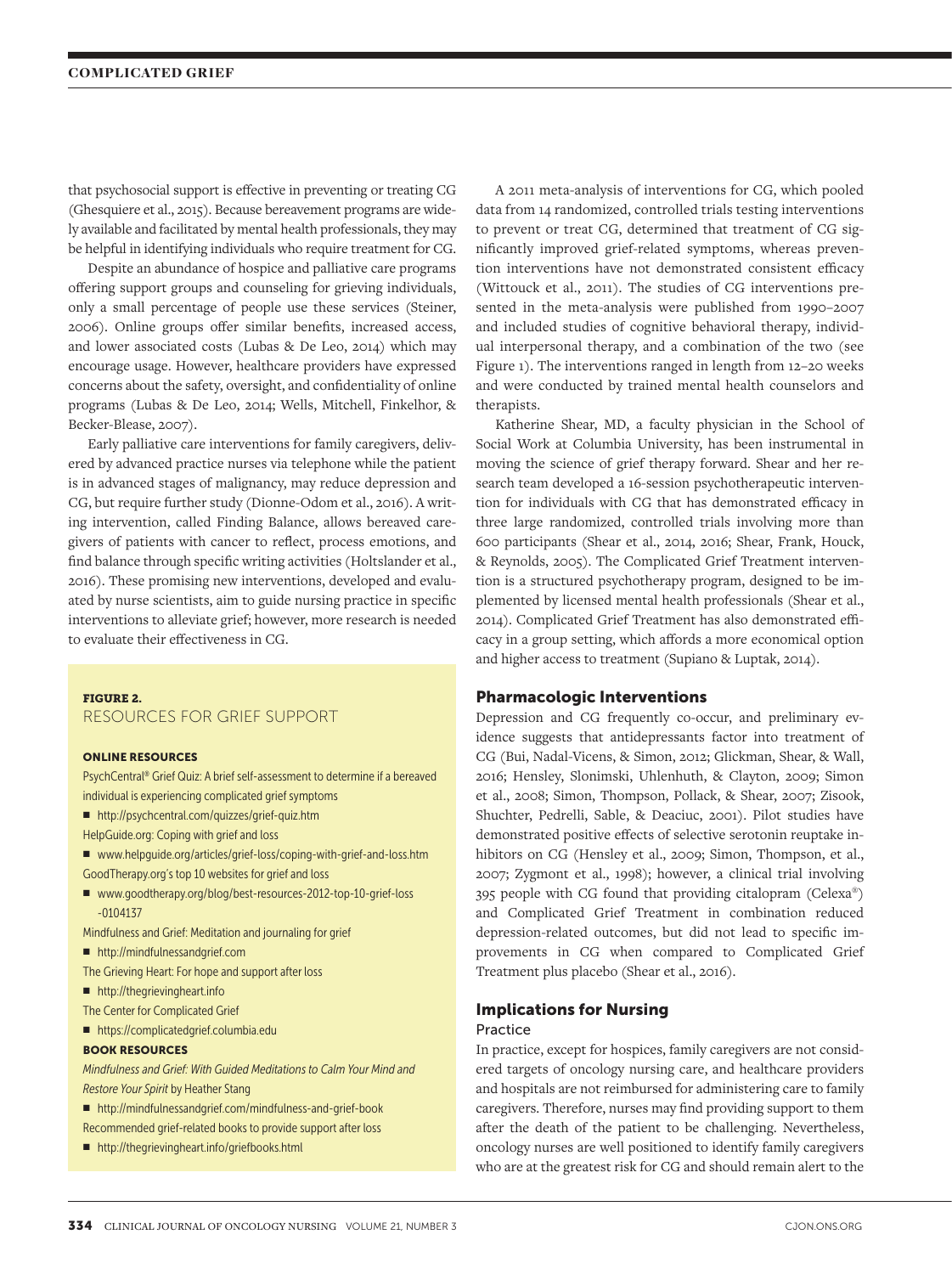possibility. Oncology nurses should stay abreast of available community resources so that family caregivers experiencing CG, or those at risk for CG, can be referred promptly to support groups, grief counseling, or spiritual support services. Nurses can provide direct support for those struggling with grief by offering condolences, demonstrating concern, and allowing family caregivers to express their feelings. Individuals may be open to discussing feelings and concerns or they may be reluctant. If concerns about the potential for self-harm arise, nurses have an ethical obligation to obtain immediate mental health services for that individual. Figure 2 provides online resources that can help support individuals experiencing CG. Many hospices provide free bereavement services regardless of whether the individual experiencing the loss was involved in that hospice. Often, pastors are trained in managing grief, so referring family caregivers to their local faith community leader may be helpful.

#### Education

Nursing education has very little focus on the issues of loss and grief for family caregivers and even less focus on CG. Therefore, nursing educators should incorporate assessment and management of CG at all levels of the nursing curriculum and conduct educational research to measure the efficacy of adding CG-related content. Cancer centers and oncology units should offer continuing education focusing on CG to keep practicing nurses up to date on the latest findings from research, as well as to provide education and support to assist nurses who might be experiencing grief themselves.

#### Research

Although Complicated Grief Treatment has been shown to be an effective treatment for CG symptoms, it is not widely available and typically requires a relatively lengthy treatment period (16 weeks) (Shear et al., 2014). Future studies should focus on efficient ways of delivering treatment for CG and other effective forms of psychotherapy to more individuals. To date, few studies have evaluated psychotherapeutic interventions specifically for CG in loved ones of patients who have died from cancer. The experience of family caregivers and close family or friends during diagnosis and treatment, as well as near the end of life, may influence their response following the loss and have unique effects on the grief process. Targeting psychologic symptoms, like trauma, depression, and loneliness, may be useful for individuals experiencing prolonged or complicated grief. Preliminary evidence suggests that nurse-led interventions may have a role in alleviating CG in caregivers of patients with cancer, but more research is needed to support such interventions (Dionne-Odom et al., 2016; Holtslander et al., 2016). Grief is a culture-bound experience that occurs within an individual's social-cultural environment. Research studies that inform behavioral health and medical practitioners must include family, social, cultural, and environmental

#### IMPLICATIONS FOR PRACTICE

- Recognize the risk factors associated with complicated grief (CG) to ensure that family caregivers receive prompt interventions.
- $\blacksquare$  Support family caregivers experiencing CG by offering condolences for their loss, providing referrals to grief counseling or supportive services, and allowing family caregivers to express their feelings about the loss.
- $\blacksquare$  Provide efficient palliative care, symptom management, and patient and family education during the cancer trajectory to help prevent experiences of CG in family caregivers.

constructs when developing intervention programs (Schenck et al., 2015).

#### Conclusion

Oncology nurses often encounter individuals who are suffering with, or who are at risk for, CG. Prompt recognition and referral to supportive services and mental health experts can help facilitate early and effective treatment. Current evidence suggests that psychotherapy and pharmacologic treatments may be helpful in alleviating CG symptoms. Providing effective palliative care, symptom management, and patient and family education during the cancer trajectory may help to prevent CG. Acknowledging the loss, engaging in active listening, and allowing family caregivers to express their feelings and tell their story are important ways that oncology nurses can intervene in CG.

Cindy S. Tofthagen, PhD, ARNP, AOCNP®, FAANP, FAAN, is an associate professor and director of oncology in the College of Nursing and Kevin Kip, PhD, FAHA, is a distinguished professor in the College of Public Health, both at the University of South Florida; Ann Witt, MS, LMHC, NCC, is the president of and a licensed mental health counselor at PieWiseLiving, LLC; and Susan C. McMillan, PhD, ARNP, FAAN, is a distinguished professor in the College of Nursing at the University of South Florida, all in Tampa. Tofthagen can be reached at ctofthag@health.usf.edu, with copy to CJONEditor@ons.org. (Submitted August 2016. Accepted November 29, 2016.)

The authors take full responsibility for this content and did not receive honoraria or disclose any relevant financial relationships. The article has been reviewed by independent peer reviewers to ensure that it is objective and free from bias. Mention of specific products and opinions related to those products do not indicate or imply endorsement by the Oncology Nursing Society.

#### REFERENCES

- Alexander, H., & Litz, B.T. (2014). Prolonged grief disorder: Diagnostic, assessment, and treatment considerations. *Professional Psychology: Research and Practice, 45*(3), 180–187. doi:10.1037/a0036836
- Boelen, P. (2010). Intolerance of uncertainty and emotional distress following the death of a loved one. *Anxiety, Stress, and Coping, 23*, 471–478. doi:10.1080/10615800903 494135
- Boelen, P.A., van den Bout, J., & van den Hout, M.A. (2010). A prospective examination of catastrophic misinterpretations and experiential avoidance in emotional distress following loss. *Journal of Nervous and Mental Disease, 198*, 252–257. doi:10.1097/NMD .0b013e3181d619e4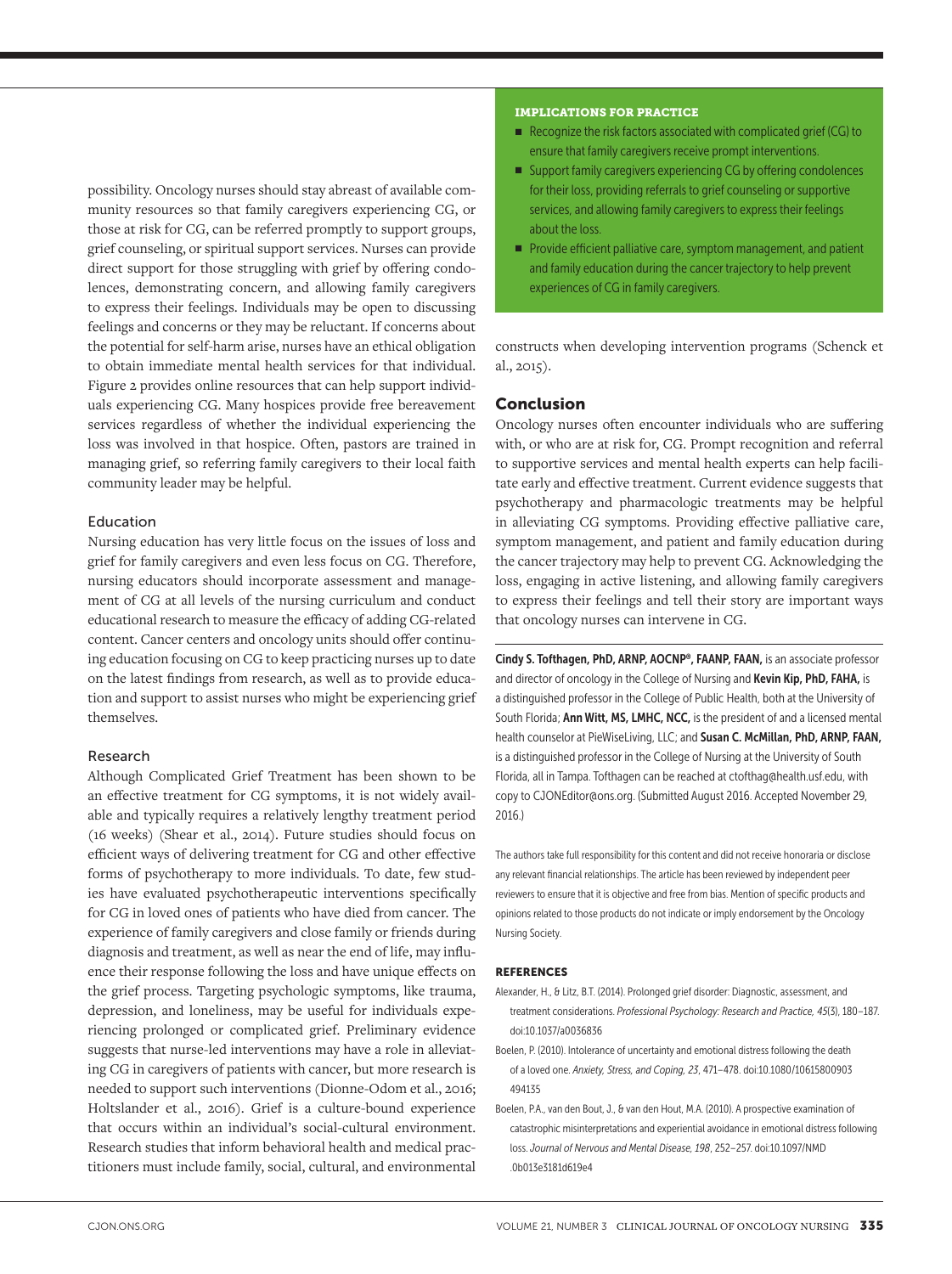- Boelen, P.A., van den Bout, J., & van den Hout, M.A. (2006). Negative cognitions and avoidance in emotional problems after bereavement: A prospective study. *Behaviour Research and Therapy, 44*, 1657–1672. doi:10.1016/j.brat.2005.12.006
- Bui, E., Nadal-Vicens, M., & Simon, N.M. (2012). Pharmacological approaches to the treatment of complicated grief: Rationale and a brief review of the literature. *Dialogues in Clinical Neuroscience, 14*, 149–157.
- Centers for Medicare and Medicaid Services. (n.d.). Medicare benefit policy manual. Chapter 9—Coverage of hospice services under hospital insurance. Retrieved from https://www .cms.gov/Regulations-and-Guidance/Guidance/Manuals/downloads/bp102c09.pdf
- Dionne-Odom, J.N., Azuero, A., Lyons, K.D., Hull, J.G., Prescott, A.T., Tosteson, T., . . . Bakitas, M.A. (2016). Family caregiver depressive symptom and grief outcomes from the ENABLE III randomized controlled trial. *Journal of Pain and Symptom Management, 52*, 378–385. doi:10.1016/j.jpainsymman.2016.03.014
- Foa, E.B., Chrestman, K., & Gilboa-Schechtman, E. (2008). *Prolonged exposure therapy for adolescents with PTSD*. New York, NY: Oxford University Press.
- Ghesquiere, A., Shear, M.K., & Duan, N. (2013). Outcomes of bereavement care among widowed older adults with complicated grief and depression. *Journal of Primary Care and Community Health, 4*, 256–264. doi:10.1177/2150131913481231
- Ghesquiere, A.R., Aldridge, M.D., Johnson-Hurzeler, R., Kaplan, D., Bruce, M.L., & Bradley, E. (2015). Hospice services for complicated grief and depression: Results from a national survey. *Journal of the American Geriatric Society, 63*, 2173–2180. doi:10.1111/jgs.13656
- Glickman, K., Shear, M.K., & Wall, M. (2016). Exploring outcomes related to anxiety and depression in completers of a randomized controlled trial of complicated grief treatment. *Clinical Psychology and Psychotherapy, 23*, 118–124. doi:10.1002/cpp.1940
- Guldin, M.B., Vedsted, P., Zachariae, R., Olesen, F., & Jensen, A.B. (2012). Complicated grief and need for professional support in family caregivers of cancer patients in palliative care: A longitudinal cohort study. *Supportive Care in Cancer, 20*, 1679–1685. doi:10.1007/s00520 -011-1260-3
- Hensley, P.L., Slonimski, C.K., Uhlenhuth, E.H., & Clayton, P.J. (2009). Escitalopram: An open -label study of bereavement-related depression and grief. *Journal of Affective Disorders, 113*, 142–149. doi:10.1016/j.jad.2008.05.016
- Holtslander, L., Duggleby, W., Teucher, U., Cooper, D., Bally, J.M., Solar, J., & Steeves, M. (2016). Developing and pilot-testing a Finding Balance Intervention for older adult bereaved family caregivers: A randomized feasibility trial. *European Journal of Oncology Nursing, 21*, 66–74. doi:10.1016/j.ejon.2016.01.003
- Interpersonal Psychotherapy Institute. (2017). About IPT. Retrieved from https://iptinstitute .com/about-ipt
- Kersting, A., Kroker, K., Horstmann, J., Ohrmann, P., Baune, B.T., Arolt, V., & Suslow, T. (2009). Complicated grief in patients with unipolar depression. *Journal of Affective Disorders, 118*, 201–204. doi:10.1016/j.jad.2009.01.033
- Lobb, E.A., Kristjanson, L.J., Aoun, S.M., Monterosso, L., Halkett, G.K., & Davies, A. (2010). Predictors of complicated grief: A systematic review of empirical studies. *Death Studies, 34*, 673–698. doi:10.1080/07481187.2010.496686
- Lubas, M., & De Leo, G. (2014). Online grief support groups: Facilitators' attitudes. *Death Studies, 38*, 517–521. doi:10.1080/07481187.2013.873840
- Mancini, A.D., Sinan, B., & Bonanno, G.A. (2015). Predictors of prolonged grief, resilience, and recovery among bereaved spouses. *Journal of Clinical Psychology, 71*, 1245–1258. doi:10.1002/jclp.22224
- Mills, H., Reiss, N., & Dombeck, M. (2008, June 30). Self-efficacy and the perception of control in stress reduction. *Mental Help*. Retrieved from https://www.mentalhelp.net/articles /self-efficacy-and-the-perception-of-control-in-stress-reduction
- National Alliance on Mental Illness. (2017). Psychotherapy. Retrieved from https://www.nami .org/Learn-More/Treatment/Psychotherapy
- Newson, R.S., Boelen, P.A., Hek, K., Hofman, A., & Tiemeier, H. (2011). The prevalence and characteristics of complicated grief in older adults. *Journal of Affective Disorders, 132*, 231–238. doi:10.1016/j.jad.2011.02.021
- O'Connor, M. (2010). A longitudinal study of PTSD in the elderly bereaved: [Corrected] prevalence and predictors. *Aging and Mental Health, 14*, 310–318. doi:10.1080 /13607860903228770
- O'Connor, M., Lasgaard, M., Shevlin, M., & Guldin, M.B. (2010). A confirmatory factor analysis of combined models of the Harvard Trauma Questionnaire and the Inventory of Complicated Grief-Revised: Are we measuring complicated grief or posttraumatic stress? *Journal of Anxiety Disorders, 24*, 672–679. doi:10.1016/j.janxdis.2010.04.009
- Piper, W.E., Ogrodniczuk, J.S., Joyce, A.S., & Weideman, R. (2011). Risk factors for complicated grief. In W.E. Piper, J.S. Ogrodniczuk, A.S. Joyce, & R. Weideman (Eds.), *Short-term group therapies for complicated grief: Two research-based models*. (pp. 63–106). Washington, DC: American Psychological Association.
- Schenck, L.K., Eberle, K.M., & Rings, J.A. (2015). Insecure attachment styles and complicated grief severity: Applying what we know to inform future directions. *Journal of Death and Dying, 73*, 231–249. doi:10.1177/0030222815576124
- Shear, K., Frank, E., Houck, P.R., & Reynolds, C.F., 3rd. (2005). Treatment of complicated grief: A randomized controlled trial. *JAMA, 293*, 2601–2608. doi:10.1001/jama.293.21.2601
- Shear, M.K. (2010). Complicated grief treatment: The theory, practice and outcomes. *Bereavement Care, 29*(3), 10–14. doi:10.1080/02682621.2010.522373
- Shear, M.K., Ghesquiere, A., & Glickman, K. (2013). Bereavement and complicated grief. *Current Psychiatry Reports, 15*, 406. doi:10.1007/s11920-013-0406-z
- Shear, M.K., Reynolds, C.F., 3rd, Simon, N.M., Zisook, S., Wang, Y., Mauro, C., . . . Skritskaya, N. (2016). Optimizing treatment of complicated grief: A randomized clinical trial. *JAMA Psychiatry, 73*, 685–694. doi:10.1001/jamapsychiatry.2016.0892
- Shear, M.K., Simon, N., Wall, M., Zisook, S., Neimeyer, R., Duan, N., ... Keshaviah, A. (2011). Complicated grief and related bereavement issues for DSM-5. *Depression and Anxiety, 28*, 103–117. doi:10.1002/da.20780
- Shear, M.K., Wang, Y., Skritskaya, N., Duan, N., Mauro, C., & Ghesquiere, A. (2014). Treatment of complicated grief in elderly persons: A randomized clinical trial. *JAMA Psychiatry, 71*, 1287–1295. doi:10.1001/jamapsychiatry.2014.1242
- Simon, N.M., Shear, K.M., Thompson, E.H., Zalta, A.K., Perlman, C., Reynolds, C.F., . . . Silowash, R. (2007). The prevalence and correlates of psychiatric comorbidity in individuals with complicated grief. *Comprehensive Psychiatry, 48*, 395–399. doi:10.1016/j .comppsych.2007.05.002
- Simon, N.M., Shear, M.K., Fagiolini, A., Frank, E., Zalta, A., Thompson, E.H., . . . Silowash, R. (2008). Impact of concurrent naturalistic pharmacotherapy on psychotherapy of complicated grief. *Psychiatry Research, 159*, 31–36. doi:10.1016/j.psychres.2007.05.011
- Simon, N.M., Thompson, E.H., Pollack, M.H., & Shear, M.K. (2007). Complicated grief: A case series using escitalopram. *American Journal of Psychiatry, 164*, 1760–1761. doi:10.1176 /appi.ajp.2007.07050800
- Steiner, C.S. (2006). Grief support groups used by few—Are bereavement needs being met? *Journal of Social Work in End-of-Life and Palliative Care, 2*, 29–53. doi:10.1300 /J457v02n0104
- Sung, S.C., Dryman, M.T., Marks, E., Shear, M.K., Ghesquiere, A., Fava, M., & Simon, N.M. (2011). Complicated grief among individuals with major depression: Prevalence, comorbidity, and associated features. *Journal of Affective Disorders, 134*, 453–458. doi:10.1016/j .jad.2011.05.017